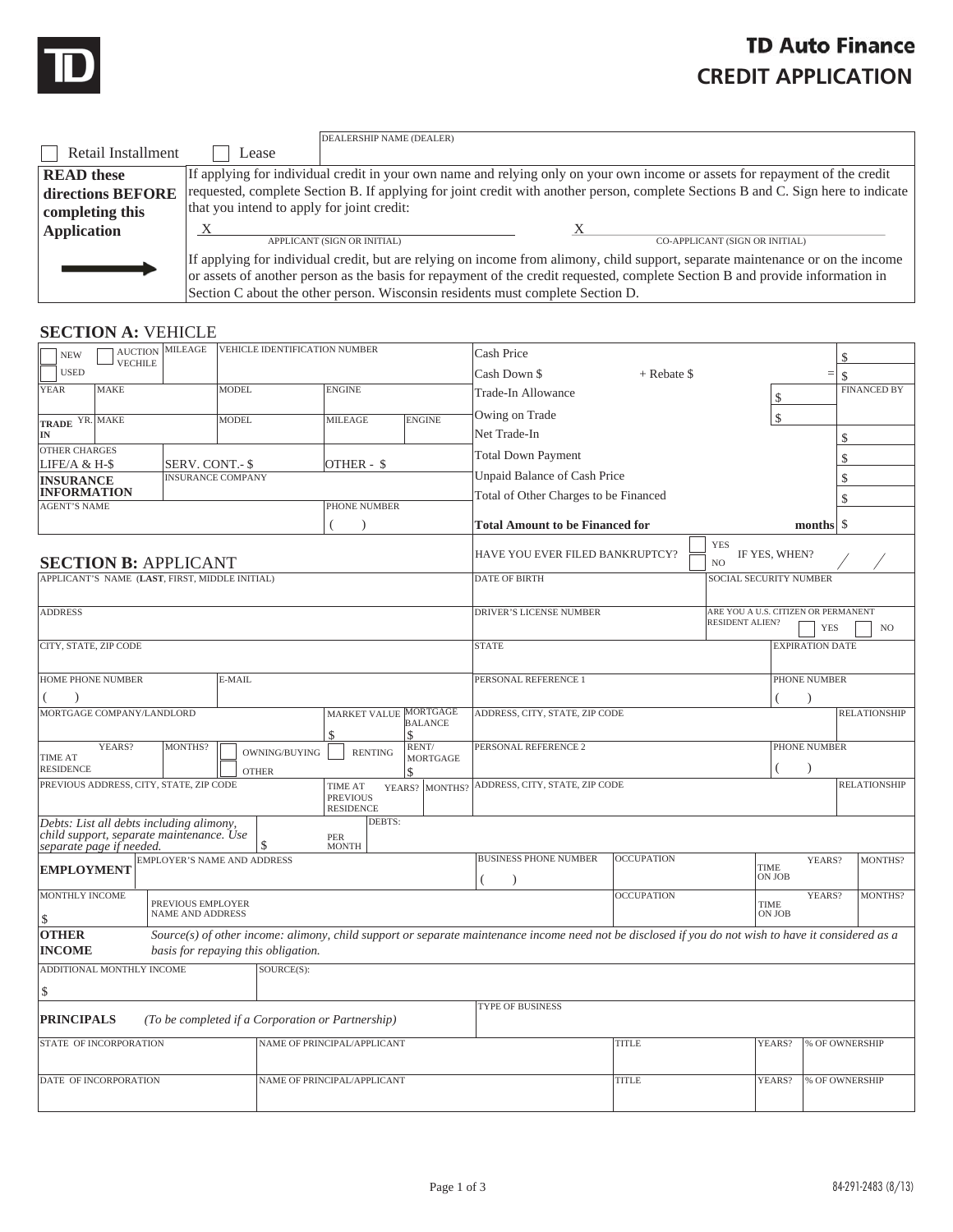| <b>SECTION C: JOINT APPLICANT OR OTHER PARTY</b>                                                                                                                                                                                                                                                                                                                                                                                                                                                                                                                                                                                                |                                                                                                    |                   | YES<br>IF YES, WHEN?<br>HAVE YOU EVER FILED BANKRUPTCY?<br>NO                                                                                |                   |  |                                 |                     |
|-------------------------------------------------------------------------------------------------------------------------------------------------------------------------------------------------------------------------------------------------------------------------------------------------------------------------------------------------------------------------------------------------------------------------------------------------------------------------------------------------------------------------------------------------------------------------------------------------------------------------------------------------|----------------------------------------------------------------------------------------------------|-------------------|----------------------------------------------------------------------------------------------------------------------------------------------|-------------------|--|---------------------------------|---------------------|
| JOINT APPLICANT OR OTHER PARTY NAME (LAST, FIRST, MIDDLE INITIAL)                                                                                                                                                                                                                                                                                                                                                                                                                                                                                                                                                                               | <b>RELATIONSHIP</b><br><b>DATE OF BIRTH</b><br>SOCIAL SECURITY NUMBER                              |                   |                                                                                                                                              |                   |  |                                 |                     |
| <b>ADDRESS</b>                                                                                                                                                                                                                                                                                                                                                                                                                                                                                                                                                                                                                                  | DRIVER'S LICENSE NUMBER<br>ARE YOU A U.S. CITIZEN OR PERMANENT RESIDENT ALIEN?<br><b>YES</b><br>NO |                   |                                                                                                                                              |                   |  |                                 |                     |
| CITY, STATE, ZIP CODE                                                                                                                                                                                                                                                                                                                                                                                                                                                                                                                                                                                                                           | <b>STATE</b><br><b>EXPIRATION DATE</b>                                                             |                   |                                                                                                                                              |                   |  |                                 |                     |
| <b>HOME PHONE NUMBER</b><br>E-MAIL                                                                                                                                                                                                                                                                                                                                                                                                                                                                                                                                                                                                              | PERSONAL REFERENCE 3<br>PHONE NUMBER                                                               |                   |                                                                                                                                              |                   |  |                                 |                     |
| MORTGAGE COMPANY/LANDLORD<br><b>MARKET VALUE</b><br>MORTGAGE BALANCE<br>ADDRESS, CITY, STATE, ZIP CODE<br>\$<br>\$                                                                                                                                                                                                                                                                                                                                                                                                                                                                                                                              |                                                                                                    |                   |                                                                                                                                              |                   |  |                                 | <b>RELATIONSHIP</b> |
| YEARS? MONTHS?<br><b>TIME AT</b><br><b>RESIDENCE</b><br><b>OTHER</b>                                                                                                                                                                                                                                                                                                                                                                                                                                                                                                                                                                            | OWNING/BUYING<br><b>RENTING</b>                                                                    | RENT/MORTGAGE     | PERSONAL REFERENCE 4<br>PHONE NUMBER                                                                                                         |                   |  |                                 |                     |
| PREVIOUS ADDRESS, CITY, STATE, ZIP CODE                                                                                                                                                                                                                                                                                                                                                                                                                                                                                                                                                                                                         | <b>TIME AT</b><br><b>PREVIOUS</b><br><b>RESIDENCE</b>                                              | MONTHS?<br>YEARS? | ADDRESS, CITY, STATE, ZIP CODE                                                                                                               |                   |  |                                 | <b>RELATIONSHIP</b> |
| Debts: List all debts including alimony,<br>child support, separate maintenance. Use<br>separate page if needed.                                                                                                                                                                                                                                                                                                                                                                                                                                                                                                                                | <b>PER</b><br><b>MONTH</b>                                                                         | DEBTS:            |                                                                                                                                              |                   |  |                                 |                     |
| <b>EMPLOYER'S NAME AND ADDRESS</b><br><b>EMPLOYMENT</b>                                                                                                                                                                                                                                                                                                                                                                                                                                                                                                                                                                                         |                                                                                                    |                   | <b>BUSINESS PHONE NO.</b>                                                                                                                    | <b>OCCUPATION</b> |  | YEARS?<br><b>TIME ON</b><br>JOB | MONTHS?             |
| <b>MONTHLY INCOME</b><br>PREVIOUS EMPLOYER<br><b>NAME AND ADDRESS</b><br>\$                                                                                                                                                                                                                                                                                                                                                                                                                                                                                                                                                                     |                                                                                                    |                   |                                                                                                                                              | <b>OCCUPATION</b> |  | YEARS?<br><b>TIME ON</b><br>JOB | MONTHS?             |
| <b>OTHER</b><br>Source(s) of other income: alimony, child support or separate maintenance income need not be disclosed if you do not wish to have it considered as a basis for<br><b>INCOME</b><br>repaying this obligation.                                                                                                                                                                                                                                                                                                                                                                                                                    |                                                                                                    |                   |                                                                                                                                              |                   |  |                                 |                     |
| ADDITIONAL MONTHLY INCOME                                                                                                                                                                                                                                                                                                                                                                                                                                                                                                                                                                                                                       | SOURCE(S):                                                                                         |                   |                                                                                                                                              |                   |  |                                 |                     |
| \$                                                                                                                                                                                                                                                                                                                                                                                                                                                                                                                                                                                                                                              |                                                                                                    |                   |                                                                                                                                              |                   |  |                                 |                     |
| <b>SECTION D: MARITAL INFORMATION STATEMENT - WISCONSIN RESIDENTS ONLY / Marital Status</b>                                                                                                                                                                                                                                                                                                                                                                                                                                                                                                                                                     |                                                                                                    |                   |                                                                                                                                              |                   |  |                                 |                     |
| IS CO-APPLICANT YOUR SPOUSE?                                                                                                                                                                                                                                                                                                                                                                                                                                                                                                                                                                                                                    | IS APPLICANT YOUR SPOUSE?<br>N <sub>O</sub><br><b>YES</b><br>N <sub>O</sub><br><b>YES</b>          |                   |                                                                                                                                              |                   |  |                                 |                     |
| <b>MARRIED</b><br>UNMARRIED - Includes single, divorced, legally separated, or widowed<br>persons                                                                                                                                                                                                                                                                                                                                                                                                                                                                                                                                               |                                                                                                    |                   | <b>MARRIED</b><br>UNMARRIED - Includes single, divorced, legally separated, or widowed<br>persons<br>SPOUSE'S NAME (IF OTHER THAN APPLICANT) |                   |  |                                 |                     |
| SPOUSE'S NAME (IF OTHER THAN CO-APPLICANT)                                                                                                                                                                                                                                                                                                                                                                                                                                                                                                                                                                                                      |                                                                                                    |                   |                                                                                                                                              |                   |  |                                 |                     |
| <b>ADDRESS</b>                                                                                                                                                                                                                                                                                                                                                                                                                                                                                                                                                                                                                                  |                                                                                                    |                   | <b>ADDRESS</b>                                                                                                                               |                   |  |                                 |                     |
| CITY, STATE, ZIP CODE                                                                                                                                                                                                                                                                                                                                                                                                                                                                                                                                                                                                                           |                                                                                                    |                   | CITY, STATE, ZIP CODE                                                                                                                        |                   |  |                                 |                     |
| Notice to Married Applicants: No provision of any marital property agreement, statutory individual property classification agreement ("opt-out" agreement) under section<br>766.587 of the Wisconsin Statutes, unilateral statement under section 766.59 of the Wisconsin Statutes, or court order under section 766.70 of the Wisconsin Statutes<br>adversely affects the interest of the creditor unless the creditor receives a copy of the agreement, statement, or order or has actual knowledge of the adverse provision before<br>extending or agreeing to extend the credit you are requesting.                                         |                                                                                                    |                   |                                                                                                                                              |                   |  |                                 |                     |
| <b>CALIFORNIA RESIDENT:</b> Applicant, if married, may apply for a separate account.                                                                                                                                                                                                                                                                                                                                                                                                                                                                                                                                                            |                                                                                                    |                   |                                                                                                                                              |                   |  |                                 |                     |
| MAINE RESIDENT: You must have physical damage insurance covering loss or damage to the vehicle for the term of any contract. For a lease, you must also have the<br>liability insurance as described in the lease. You may buy this insurance from anyone you choose. You do not have to buy it from or through someone affiliated with the<br>dealer or an assignee of this contract. Your choice of insurance will not affect the credit approval process unless the insurance does not satisfy the contract requirements or the<br>insurance company does not satisfy the reasonable standards of the dealer or an assignee of the contract. |                                                                                                    |                   |                                                                                                                                              |                   |  |                                 |                     |
| NEW YORK RESIDENT: Consumer reports may be requested in connection with this application. Upon your request, you will be informed as to whether or not a consumer<br>report was requested and informed of the name and address of the consumer reporting agency that furnished the report. On any update, renewal or extension of this credit,<br>subsequent consumer reports may be requested.                                                                                                                                                                                                                                                 |                                                                                                    |                   |                                                                                                                                              |                   |  |                                 |                     |
| OHIO RESIDENT: The Ohio laws against discrimination require that all creditors make credit equally available to all creditworthy customers, and that credit reporting<br>agencies maintain separate credit histories on each individual upon request. The Ohio Civil Rights Commission administers compliance with this law.                                                                                                                                                                                                                                                                                                                    |                                                                                                    |                   |                                                                                                                                              |                   |  |                                 |                     |
| <b>IMPORTANT INFORMATION ABOUT PROCEDURES FOR OPENING A NEW ACCOUNT:</b> To help the government fight the funding of terrorism and money                                                                                                                                                                                                                                                                                                                                                                                                                                                                                                        |                                                                                                    |                   |                                                                                                                                              |                   |  |                                 |                     |
| laundering activities, Federal law requires all financial institutions to obtain, verify, and record information that identifies each person who opens an account. What this means<br>for you: When you open an account, we will ask for your name, address, date of birth and other information that will allow us to identify you. We may also ask to see your<br>driver's license or other identifying documents.                                                                                                                                                                                                                            |                                                                                                    |                   |                                                                                                                                              |                   |  |                                 |                     |